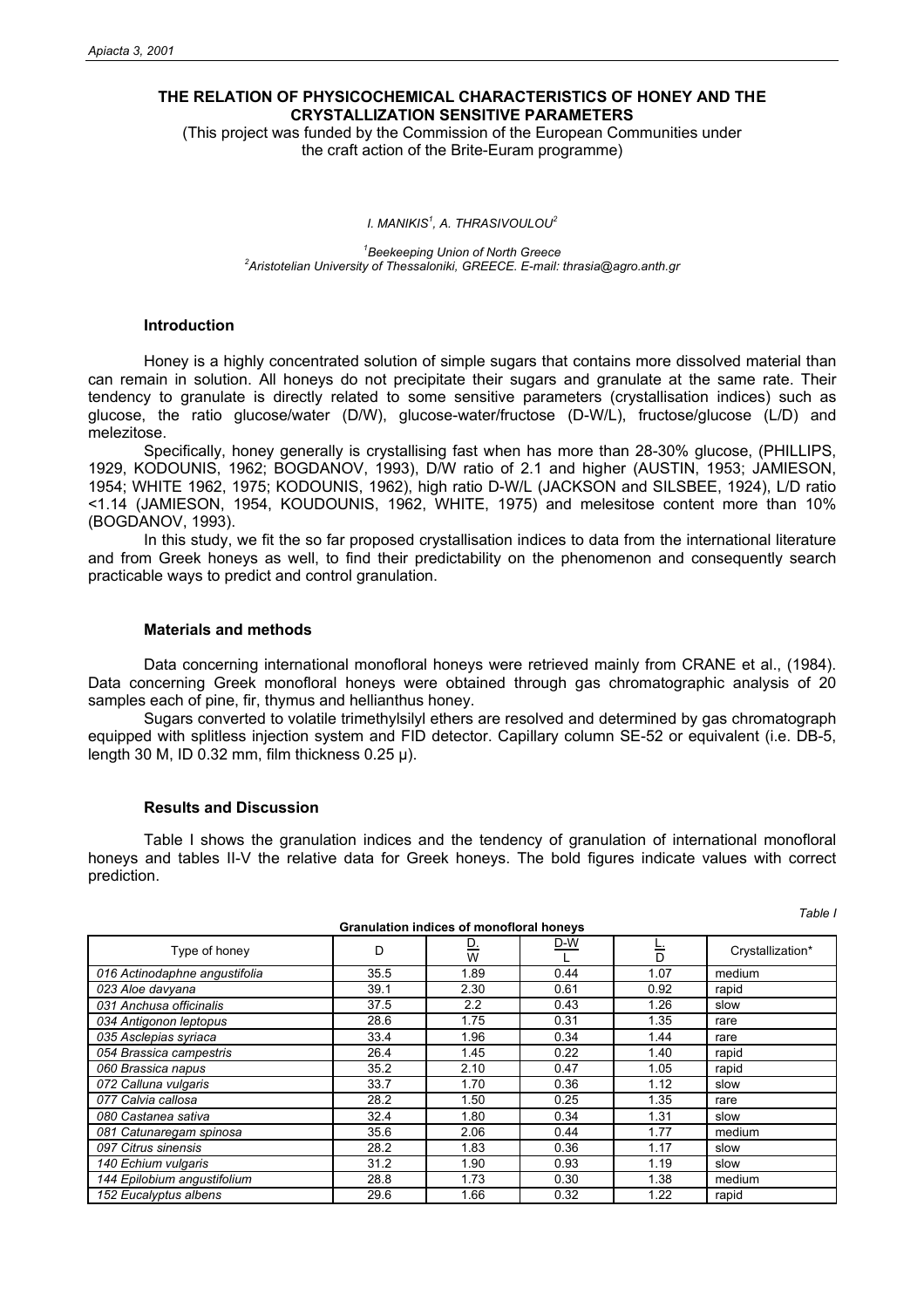| 156 Eucalyptus camaldulensis | 32.7 | 1.92 | 0.41 | 1.16 | rapid        |
|------------------------------|------|------|------|------|--------------|
| 158 Eucalyptus cladocalyx    | 25.2 | 1.72 | 0.25 | 1.66 | none         |
| 172 Eucalyptus leucoxylon    | 29.1 | 1.81 | 0.28 | 1.57 | rapid        |
| 176 Eucalyptus melliodora    | 30.4 | 2.17 | 0.38 | 1.41 | slow         |
| 198 Euphoria longa           | 29.9 | 1.66 | 0.35 | 1.29 | rare         |
| 199 Fagopyrum esculentum     | 33.4 | 1.61 | 0.38 | 0.99 | slow         |
| 210 Gossypium hirsutum       | 33.4 | 2.14 | 0.44 | 1.18 | medium       |
| 220 Hedysarum coronarium     | 44.5 | 2.90 | 0.62 | 1.04 | rapid        |
| 221 Helianthus annuus        | 34.7 | 2.30 | 0.57 | 1.00 | rapid        |
| 223 Hevea brasiliensis       | 40.7 | 1.60 | 0.57 | 0.66 | rapid        |
| 230 Ilex glabra              | 27.4 | 1.77 | 0.30 | 1.44 | slow         |
| 265 Lippia nodiflora         | 31.6 | 1.41 | 0.25 | 1.14 | rapid        |
| 272 Lotus corniculatus       | 42.9 | 2.52 | 0.49 | 1.21 | rapid        |
| 286 Marrubium vulgare        | 26.6 | 1.56 | 0.18 | 1.98 | rare         |
| 290 Medicago sativa          | 32.6 | 1.90 | 0.43 | 1.11 | rapid        |
| 296 Melilotus alba           | 33.7 | 1.79 | 0.40 | 1.08 | rapid        |
| 311 Nyssa ogeche             | 23.8 | 1.36 | 0.15 | 1.77 | never        |
| 314 Onobrychis viciaefolia   | 41.8 | 2.45 | 0.49 | 1.20 | rapid        |
| 316 Oxydendron arboreum      | 25.5 | 1.53 | 0.21 | 1.59 | slow         |
| 324 Phacelia tanacetifolia   | 35.0 | 2.15 | 0.36 | 1.42 | rapid        |
| 342 Prunus yetoensis         | 40.4 | 2.12 | 0.40 | 1.25 | rapid        |
| 347 Rabdosia rugosa          | 38.4 | 2.19 | 0.52 | 1.4  | rapid        |
| 354 Robinia pseudacacia      | 29.0 | 1.90 | 0.33 | 1.42 | slow         |
| 358 Rubus idaeus             | 32.9 | 2.15 | 0.50 | 1.06 | medium       |
| 370 Salvia officinalis       | 34.4 | 2.02 | 0.49 | 1.17 | slow         |
| 382 Serenoa repens           | 30.8 | 2.13 | 0.42 | 1.21 | rapid        |
| 395 Sysygium cuminii         | 32.6 | 1.77 | 0.32 | 1.32 | slow         |
| 401 Terminalia chebula       | 35.6 | 2.06 | 0.45 | 1.12 | medium       |
| 403 Thelepaepale ixiocephala | 38.3 | 2.09 | 0.50 | 1.02 | rapid        |
| 407 Thymus vulgaris          | 24.3 | 1.42 | 0.19 | 1.50 | slow         |
| 428 Trifolium hybridum       | 31.0 | 1.86 | 0.37 | 1.23 | rapid        |
| 430 Trifolium pratense       | 49.0 | 2.8  | 0.63 | 1.02 | rapid        |
| 431 Trifolium repens         | 30.1 | 1.50 | 0.23 | 1.33 | rapid        |
| 440 Vicia villosa            | 29.5 | 1.71 | 0.26 | 1.43 | rapid (+mel) |
| 448 Ziziphus mauritania      | 31.5 | 1.36 | 0.24 | 1.12 | slow         |

*\* rapid crystallization: complete within 1 month, medium: 1-12 months, slow: >1 year, rare >4-5 yrs.* 

*Data were retrieved from CRANE et al. (1984). D=glucose, W=water, L=fructose* 

## *Glucose*

Data on international honeys fit well with the general belief that the greater the glucose content the higher the tendency of crystallisation. All types of honeys that have glucose lower than 30%, are slow or nongranulating honeys. *Brassica campestris* honey (field cabbage or rape) is an exception.

 This honey although has low glucose content (26.4%) shows an unexpected rapid granulation. The given low value of glucose for this honey is surprising since rape honey is known for its high glucose content (MAURIZIO, 1964, POURTALLIER and TALIERCIO, 1970).

 Out of the 16 honeys that have more than 34% glucose, two show slow crystallisation tendency and the rest are as expected fast or medium crystallised honeys.

 Glucose content of honey from Greek pine trees (a non-crystallised honey) and of sunflower (a fast crystallised honey) is good indication of crystallisation tendency. The maximum glucose content of pine honey is 29.3 (table II) and the minimum content of sunflower honey is 35.2% (table III). The conclusion with international honeys, that glucose is not very useful index in samples that have medium crystallisation tendency, is also applied with the Greek thymus honey.

*Table II* 

|               | Granulation indices of Greek honeydew honey from pine trees (non-granulating honey) |     |       |      |  |  |  |  |  |
|---------------|-------------------------------------------------------------------------------------|-----|-------|------|--|--|--|--|--|
| Sample number | Glucose (D)                                                                         | D/W | $D-W$ | L/D  |  |  |  |  |  |
|               | 26.5                                                                                | 1.6 | 0.32  | 1.16 |  |  |  |  |  |
|               | 27.0                                                                                | 1.6 | 0.32  | 1.19 |  |  |  |  |  |
|               | 25.2                                                                                | 1.5 | 0.29  | 1.24 |  |  |  |  |  |
|               | 26.6                                                                                | 1.5 | 0.31  | 1.16 |  |  |  |  |  |
| 5             | 27.0                                                                                | 1.5 | 0.30  | 1.16 |  |  |  |  |  |
| ี             | 29.3                                                                                | 1.7 | 0.35  | 1.16 |  |  |  |  |  |
|               | 27.1                                                                                | 1.7 | 0.37  | 1.80 |  |  |  |  |  |
| Զ             | 27.3                                                                                | 1.6 | 0.34  | 1.13 |  |  |  |  |  |
| Й             | 28.4                                                                                | 1.5 | 0.27  | 1.26 |  |  |  |  |  |
| 10            | 28.8                                                                                | 1.7 | 0.39  | 1.08 |  |  |  |  |  |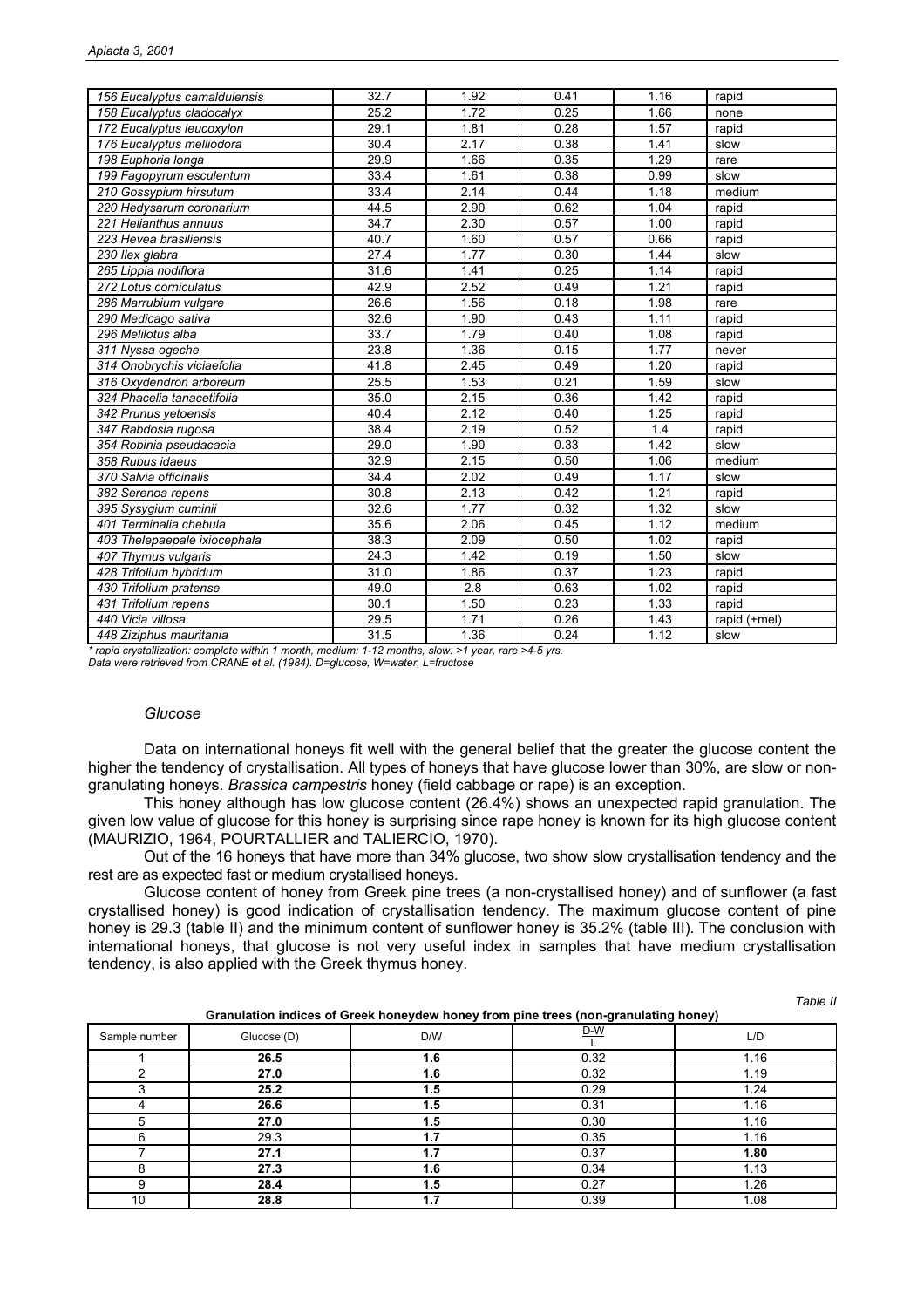| 11 | 27.5 | 1.6 | 0.35 | 1.11 |
|----|------|-----|------|------|
| 12 | 25.2 | 1.4 | 0.25 | 1.30 |
| 13 | 27.0 | 1.5 | 0.28 | 1.29 |
| 14 | 27.5 | 1.6 | 0.28 | 1.36 |
| 15 | 28.4 | 1.5 | 0.28 | 1.29 |
| 16 | 25.2 | 1.5 | 0.31 | 1.10 |
| 17 | 25.2 | 1.6 | 0.32 | 1.19 |
| 18 | 25.2 | 1.4 | 0.20 | 1.42 |
| 19 | 28.8 | 1.8 | 0.36 | 1.11 |
| 20 | 25.7 | 1.4 | 0.19 | 1.40 |

#### *Glucose/water (D/W) ratio*

The best index of granulation tendency is the ratio D/W that predicted correctly 34 cases out of 50 (68%) international data. Eleven out of 16 honeys that have misleading D/W values have low D/W index  $(1.41-1.92)$  and rapid tendency of cristallisation. Possibly the relative inaccurancy of the different methods of analysis may obscure the relationship.

| Granulation indices of Greek sunflower honey (rapid-granulating honey) |  |
|------------------------------------------------------------------------|--|
|------------------------------------------------------------------------|--|

*Table III* 

| Sample number | Glucose (D) | D/W  | $rac{D-W}{L}$ | L/D  |
|---------------|-------------|------|---------------|------|
|               | 36.8        | 1.99 | 0.45          | 1.09 |
| 2             | 37.8        | 2.22 | 0.50          | 1.11 |
| 3             | 36.3        | 2.26 | 0.49          | 1.13 |
| 4             | 38.2        | 2.00 | 0.48          | 1.04 |
| 5             | 35.2        | 2.07 | 0.45          | 1.14 |
| 6             | 36.9        | 2.10 | 0.48          | 1.08 |
| 7             | 37.4        | 1.92 | 0.44          | 1.07 |
| 8             | 37.2        | 1.95 | 0.43          | 1.12 |
| 9             | 38.3        | 2.19 | 0.51          | 1.05 |
| 10            | 36.9        | 2.17 | 0.49          | 1.08 |
| 11            | 38.9        | 2.22 | 0.53          | 1.02 |
| 12            | 39.4        | 2.18 | 0.53          | 1.03 |
| 13            | 39.3        | 2.38 | 0.55          | 1.05 |
| 14            | 39.2        | 2.45 | 0.56          | 1.05 |
| 15            | 41.3        | 2.23 | 0.54          | 1.02 |
| 16            | 38.3        | 2.01 | 0.49          | 1.02 |
| 17            | 39.2        | 2.24 | 0.52          | 1.06 |
| 18            | 37.8        | 2.16 | 0.53          | 1.01 |
| 19            | 36.8        | 2.23 | 0.50          | 1.09 |
| 20            | 37.2        | 2.25 | 0.52          | 1.06 |

 In all samples of Greek honey granulating or not D/W ratio gave good prediction. Even in the case of thymus honey with the medium granulation tendency the prediction is accurate.

## *The ratio D-W/L*

 D-W/L ratio predicts 14 cases out of 50 (28%). Only extreme values of this ratio can give good prediction of granulation tendency. Honeys that remain liquid over years have a ratio below 0.20, and those that crystallised fast have the ratio over 0.50. Values between these two figures are equal distributed between rapid and slow crystallised honeys.

 D-W/L ration of Greek honeys gave very poor prediction for granulating tendency of all samples examined. The result is specially discouraging with pine and thymus honey (tables II and IV).

## *Fructose/Glucose (L/D) ratio*

 L/D ratio is the worse index for granulation tendency (predict 7 cases). It can not be used as predictor indicator of crystallisation since only the extreme values (>1.66 or <0.90) indicate good relation to granulation tendency.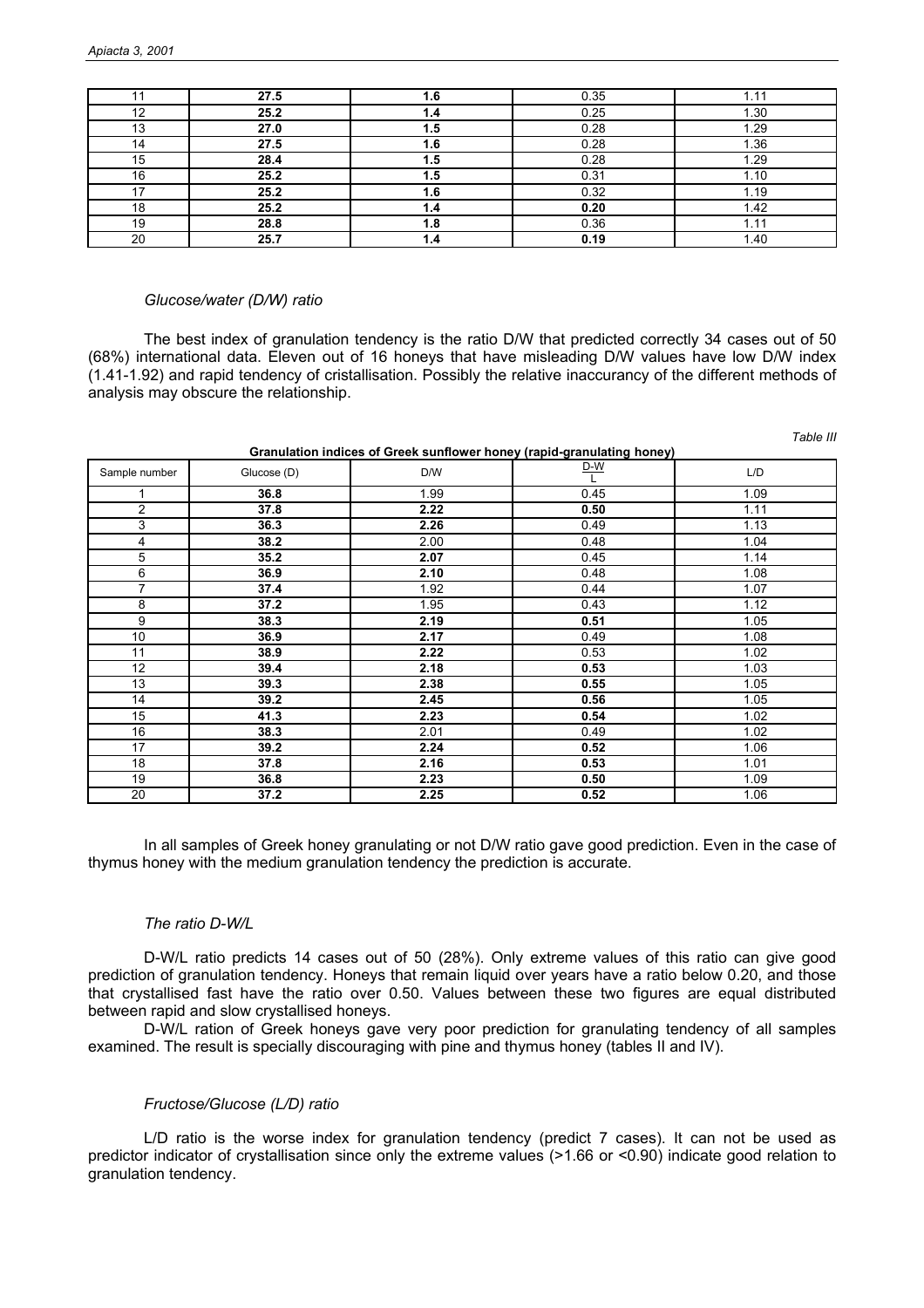#### *Table IV*

**Granulation indices of Greek thymus honey (medium tendency of granulation)** 

| Sample number | Glucose (D) | D/W  | $D-W$ | L/D  | Crystallization<br>(months) |
|---------------|-------------|------|-------|------|-----------------------------|
|               | 31.0        | 1.97 | 0.36  | 1.37 | 11                          |
| 2             | 29.7        | 1.98 | 0.36  | 1.36 | 12                          |
| 3             | 30.1        | 1.66 | 0.27  | 1.49 | . > 17                      |
| 4             | 31.2        | 1.93 | 0.35  | 1.36 | 14                          |
| 5             | 30.1        | 2.01 | 0.34  | 1.48 | 12                          |
| 6             | 28.8        | 1.62 | 0.28  | 1.37 | >17                         |
| 7             | 31.2        | 1.83 | 0.32  | 1.41 | 15                          |
| 8             | 31.1        | 1.98 | 0.35  | 1.41 | 13                          |
| 9             | 27.6        | 1.55 | 0.25  | 1.43 | >17                         |
| 10            | 29.2        | 1.94 | 0.34  | 1.40 | 11                          |
| 11            | 30.6        | 1.98 | 0.39  | 1.26 | 12                          |
| 12            | 28.6        | 1.58 | 0.26  | 1.36 | >17                         |
| 13            | 30.8        | 1.91 | 0.35  | 1.35 | 16                          |
| 14            | 31.5        | 1.95 | 0.35  | 1.37 | 14                          |
| 15            | 32.6        | 1.91 | 0.39  | 1.27 | 14                          |
| 16            | 30.2        | 1.66 | 0.27  | 1.47 | >17                         |
| 17            | 26.3        | 1.45 | 0.18  | 1.41 | >17                         |
| 18            | 31.1        | 2.00 | 0.83  | 1.31 | >17                         |

*Table V* 

**Granulation indices of Greek fir honey (non-crystallized)** 

| Sample number  | Glucose (D) | D/W  | <u>D-W</u> | L/D  | Melezitose |
|----------------|-------------|------|------------|------|------------|
|                | 19.4        | 1.21 | 0.11       | 1.54 | 10.9       |
| $\overline{c}$ | 20.6        | 1.30 | 0.18       | 1.41 | 5.3        |
| 3              | 17.3        | 1.14 | 0.01       | 1.59 | 10.3       |
| 4              | 15.4        | 1.10 | 0.05       | 1.61 | 12.9       |
| 5              | 16.4        | 1.13 | 0.07       | 1.59 | 12.4       |
| 6              | 17.2        | 1.17 | 0.09       | 1.53 | 12.3       |
| 7              | 15.6        | 1.08 | 0.05       | 1.52 | 21.1       |
| 8              | 14.1        | 0.95 | $-0.03$    | 1.65 | 12.3       |
| 9              | 16.2        | 1.05 | 0.07       | 1.55 | 13.0       |
| 10             | 15.0        | 0.92 | $-0.04$    | 1.65 | 11.2       |
| 11             | 16.1        | 0.99 | $-0.04$    | 1.37 | 9.5        |
| 12             | 17.1        | 1.14 | 0.09       | 1.29 | 5.5        |
| 13             | 18.7        | 1.28 | 0.14       | 1.37 | 5.3        |
| 14             | 21.3        | 1.41 | 0.21       | 1.41 | 11.2       |
| 15             | 15.6        | 1.06 | 0.04       | 1.46 | 7.7        |
| 16             | 17.1        | 1.17 | 0.11       | 1.56 | 6.1        |
| 17             | 17.1        | 0.99 | -0.01      | 1.44 | 9.0        |
| 18             | 17.6        | 1.15 | 0.09       | 1.40 | 8.3        |
| 19             | 17.2        | 1.13 | 0.07       | 1.50 | 8.0        |
| 20             | 17.0        | 1.06 | 0.04       | 1.61 | 6.0        |

L/D ratio gives the poorest results also in all types of Greek honey (tables II-IV). In pine honey it predicted correctly only one sample, in sunflower none and in thymus 5 out of 20.

|    |      |      |      |                                                                  |      |      |      | Table VI |
|----|------|------|------|------------------------------------------------------------------|------|------|------|----------|
|    |      |      |      | D/W values of honeys with different content of glucose and water |      |      |      |          |
| D% | 14%  | 15%  | 16%  | 17%                                                              | 18%  | 19%  | 20%  | 21%      |
| 26 | 1.85 | 1.75 | 1.62 | 1.53                                                             | 1.44 | 1.36 | 1.30 | 1.23     |
| 27 | 1.92 | 1.80 | 1.68 | 1.58                                                             | 1.50 | 1.42 | 1.35 | 1.28     |
| 28 | 2.00 | 1.86 | 1.75 | 1.64                                                             | 1.55 | 1.47 | 1.40 | 1.33     |
| 29 | 2.07 | 1.93 | 1.81 | 1.70                                                             | 1.61 | 1.52 | 1.45 | 1.38     |
| 30 | 2.14 | 2.00 | 1.87 | 1.76                                                             | 1.66 | 1.57 | 1.50 | 1.42     |
| 31 | 2.21 | 2.06 | 1.94 | 1.82                                                             | 1.72 | 1.63 | 1.55 | 1.47     |
| 32 | 2.28 | 2.13 | 2.00 | 1.88                                                             | 1.77 | 1.68 | 1.60 | 1.52     |
| 33 | 2.35 | 2.20 | 2.06 | 1.94                                                             | 1.83 | 1.73 | 1.65 | 1.56     |
| 34 | 2.42 | 2.26 | 2.12 | 2.00                                                             | 1.89 | 1.78 | 1.70 | 1.61     |
| 35 | 2.50 | 2.30 | 2.18 | 2.06                                                             | 1.94 | 1.84 | 1.75 | 1.66     |
| 36 | 2.57 | 2.40 | 2.25 | 2.11                                                             | 2.00 | 1.89 | 1.80 | 1.71     |
| 37 | 2.60 | 2.47 | 2.31 | 2.17                                                             | 2.06 | 1.94 | 1.85 | 1.75     |
| 38 | 2.71 | 2.53 | 2.37 | 2.23                                                             | 2.11 | 1.99 | 1.90 | 1.80     |